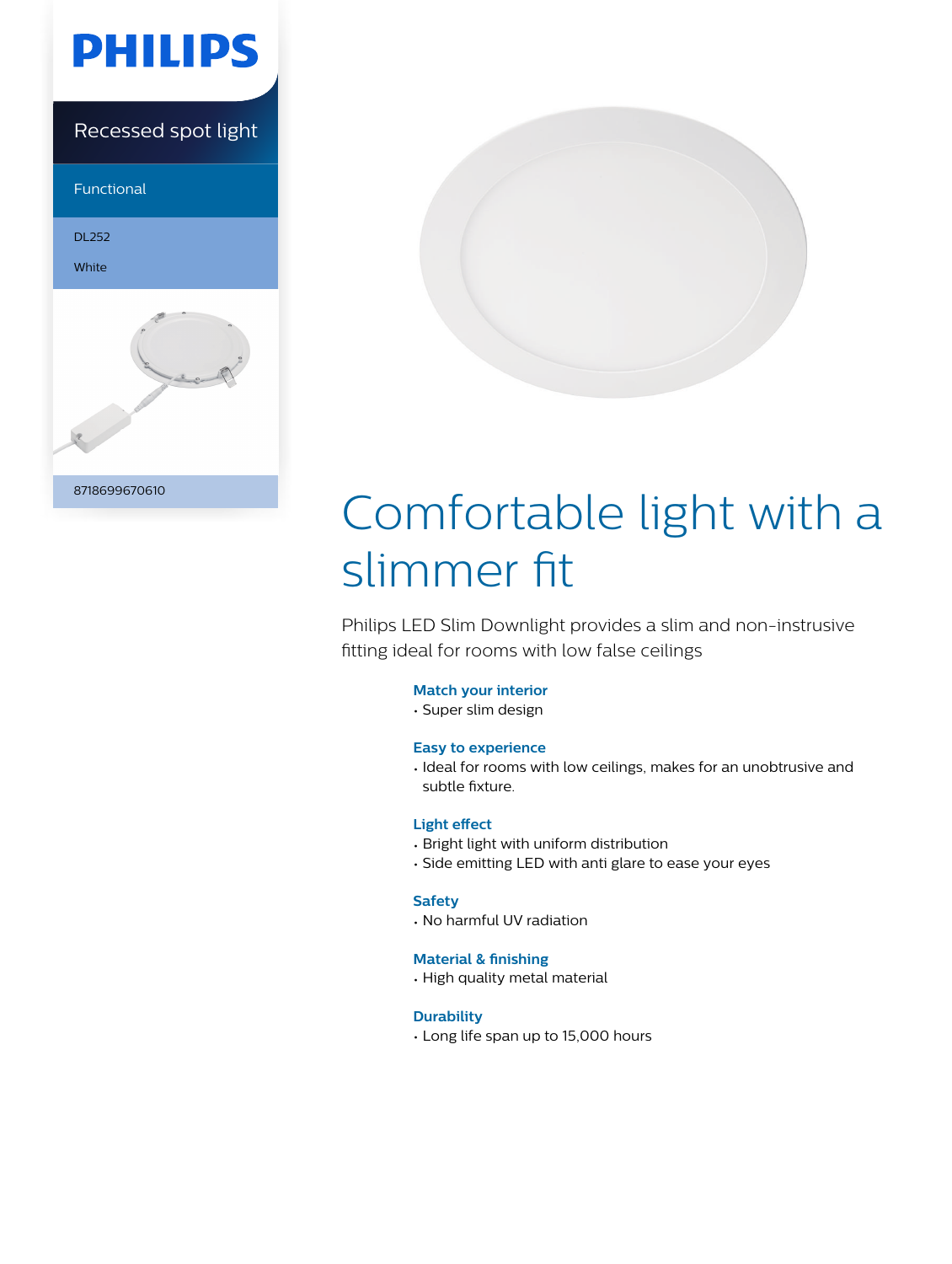# 8718699670610

# **Highlights**

#### **Super slim design**

Slim design is ideal for low-ceiling rooms, sitting flush against the surface.

# **Suitable for low ceilings Slim design Bright light with uniform distribution**

To really light up your rooms, choose this uniform distribution light which throws light evenly across the space.

# **Side emitting LED with anti glare to ease your eyes**

Comfortable for your eyes, the sideemitting LED distributes light evenly without distracting you.

#### **No harmful UV radiation**

The product is designed to eliminate any potentially harmful UV radiation.

#### **High quality metal material**

Durable and attractive metal material for a strong finish.

#### **Long life span up to 15,000 hours**

Philips LED technology extends your product's lifetime up to 15,000 hours.

# Specifications

# **Design and finishing**

- Color: white
- Material: metal/plastic

#### **Extra feature/accessory incl.**

- Adjustable spot head: No
- Dimmable with remote control: No
- LED integrated: Yes
- Remote control included: No
- Centerpiece: Yes

#### **Light characteristics**

- Beam angle: 110 degree(s)
- Color rendering index (CRI): 80

#### **Miscellaneous**

- Especially designed for: Functional
- Type: Downlight

# **Product dimensions & weight**

- Cut out length: 17.8 cm
- Cut out width: 17.8 cm
- Height: 2 cm
- Length: 19 cm
- Net weight: 0.253 kg
- Recessed distance: 5 cm
- Width: 19 cm

#### **Service**

• Warranty: 1 year(s)

#### **Technical specifications**

- Lifetime up to: 15,000 hour(s)
- Diameter: 190 mm
- Total lumen output fixture: 1300
- Light color: 3000
- Mains power: 220-240
- Fixture dimmable: No
- LED: Yes
- Built in LED: Yes
- Wattage bulb included: 18
- IP code: IP20
- Class of protection: Class II